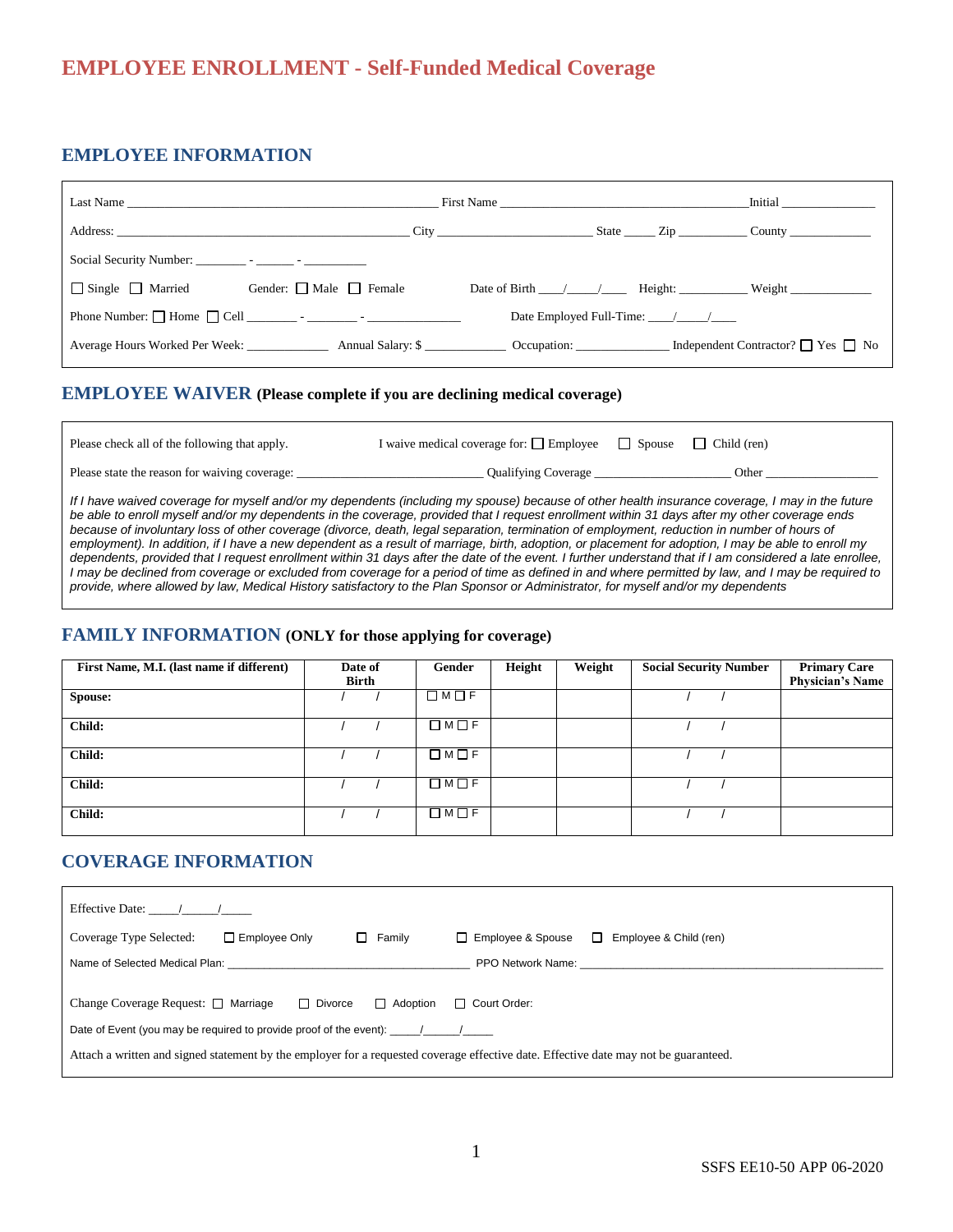## **ELIGIBILITY / OTHER INSURANCE**

 $\mathbf{r}$ 

| Currently, are you working full-time? $\Box$ Yes $\Box$ No If no, explain                                                                         |  |  |  |  |
|---------------------------------------------------------------------------------------------------------------------------------------------------|--|--|--|--|
| $\Box$ Y $\Box$ N Do you or any family members intend to keep other insurance coverage in addition to this coverage? If yes, list family members: |  |  |  |  |
|                                                                                                                                                   |  |  |  |  |
| List the name of the other insurance company(ies) and the policy number(s):                                                                       |  |  |  |  |
| List family members covered by Medicare and their effective date:                                                                                 |  |  |  |  |
|                                                                                                                                                   |  |  |  |  |

## **MEDICAL INFORMATION (REQUIRED)**

| 1. □ Y □ N                                                                                                                                                                                                                                                                                                                                     | Are you or any dependent disabled, hospital confined, or pregnant? If pregnant, due date: $\frac{1}{\sqrt{2}}$   |                            |                                              |                                                                                                                                   |  |
|------------------------------------------------------------------------------------------------------------------------------------------------------------------------------------------------------------------------------------------------------------------------------------------------------------------------------------------------|------------------------------------------------------------------------------------------------------------------|----------------------------|----------------------------------------------|-----------------------------------------------------------------------------------------------------------------------------------|--|
|                                                                                                                                                                                                                                                                                                                                                | If pregnant, are you expecting a multiple birth / having complications / planning a C-Section? $\Box$ Y $\Box$ N |                            |                                              |                                                                                                                                   |  |
| $2. \Box Y \Box N$<br>Are you or any eligible dependent receiving treatment; taking medication; receiving follow up care; scheduled for or awaiting<br>results of any tests, biopsies, procedures or lab work; been advised to have a test; or been advised of a condition that will require<br>attention in the next twenty-four (24) months? |                                                                                                                  |                            |                                              |                                                                                                                                   |  |
| $3. \Box Y \Box N$                                                                                                                                                                                                                                                                                                                             | Have you or any eligible dependent used tobacco products in the past twelve (12) months?                         |                            |                                              |                                                                                                                                   |  |
| 4. □ Y □ N                                                                                                                                                                                                                                                                                                                                     | with another insurance carrier? If yes, please explain.                                                          |                            |                                              | Have you or any eligible dependent ever been declined, postponed, ridered, or rated up for medical, disability, or life insurance |  |
| $5. \Box Y \Box N$                                                                                                                                                                                                                                                                                                                             | treatment, follow up care, or taken any medication or received counseling for:                                   |                            |                                              | In the past five (5) years, have you or any eligible dependent to be insured had any symptoms, diagnosis, consultation, testing,  |  |
| a.                                                                                                                                                                                                                                                                                                                                             | $\Box$ Yes $\Box$ No Cancer/Tumor                                                                                | $\Box$ Yes $\Box$ No<br>q. | <b>Diabetes</b>                              | $\Box$ Yes $\Box$ No Infertility<br>m.                                                                                            |  |
| b.                                                                                                                                                                                                                                                                                                                                             | $\Box$ Yes $\Box$ No Kidney Disorder<br><b>Disorder</b>                                                          | $\Box$ Yes $\Box$ No<br>h. | Liver Disorder/Hepatitis                     | $\Box$ Yes $\Box$ No Respiratory/Lung<br>n.                                                                                       |  |
| $\Box$ Yes $\Box$ No Stroke<br>c.                                                                                                                                                                                                                                                                                                              |                                                                                                                  | i. $\Box$ Yes $\Box$ No    | Systemic Lupus/Multiple<br><b>Sclerosis</b>  | o. □ Yes □ No Organ/Tissue Transplants                                                                                            |  |
| d.                                                                                                                                                                                                                                                                                                                                             | □ Yes □ No Immune System Disorder                                                                                | i. $\Box$ Yes $\Box$ No    | <b>Mental Disorder</b><br>Alcohol/Drug Abuse | p. $\Box$ Yes $\Box$ No Neurological Disorder                                                                                     |  |
| □ Yes □ No Arthritis/Back/Joint Disorder k. □ Yes □ No<br>q. $\Box$ Yes $\Box$ No Acquired Immune<br>Heart/Blood/Vascular Disorder/<br>e.<br>Deficiency Syndrome<br>Hypertension<br>(AIDS)/AIDS Related                                                                                                                                        |                                                                                                                  |                            |                                              |                                                                                                                                   |  |
| f.                                                                                                                                                                                                                                                                                                                                             | □ Yes □ No Intestinal/Digestive Disorder I. □ Yes □ No                                                           |                            | Birth Defects/Congenital Disorder            | Complex (ARC)/HIV                                                                                                                 |  |
| Please provide details to "Yes" answers, including information regarding last doctor visit and/or physical examination and all medications taken<br>(attach extra pages if needed with signature and date.)                                                                                                                                    |                                                                                                                  |                            |                                              |                                                                                                                                   |  |
| Question/Letter                                                                                                                                                                                                                                                                                                                                | Illness/Impairment<br>Name                                                                                       | <b>Treatment Dates</b>     |                                              | Medication/Treatment/Surgery/Physician                                                                                            |  |
|                                                                                                                                                                                                                                                                                                                                                |                                                                                                                  |                            |                                              |                                                                                                                                   |  |
|                                                                                                                                                                                                                                                                                                                                                |                                                                                                                  |                            |                                              |                                                                                                                                   |  |
|                                                                                                                                                                                                                                                                                                                                                |                                                                                                                  |                            |                                              |                                                                                                                                   |  |
|                                                                                                                                                                                                                                                                                                                                                |                                                                                                                  |                            |                                              |                                                                                                                                   |  |
|                                                                                                                                                                                                                                                                                                                                                |                                                                                                                  |                            |                                              |                                                                                                                                   |  |